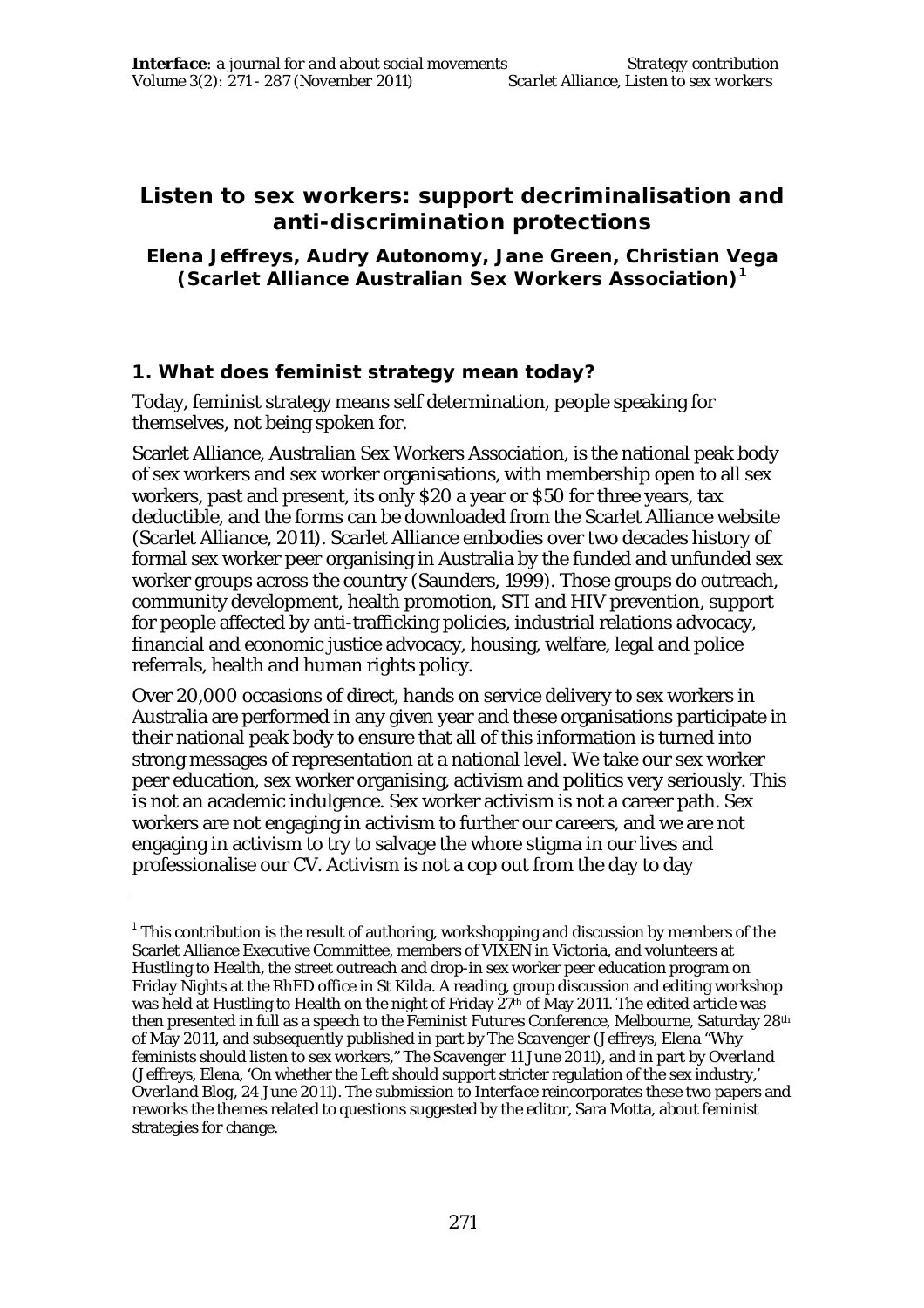discrimination we face as sex workers. Our sex worker activism could also be called labour organising, and without it we wouldn't have any rights.

Everything that sex workers have won in terms of work conditions, dignity, health and access to services, we have won because we have fought for it ourselves.

Our feminist strategy today is to run our own organisations, our own services, define our own health, human rights and political agendas, create our own political organising spaces and to respond directly to the issues that affect us, including HIV and trafficking.

## **2. What are the challenges and limitations of feminist strategising in the current movement?**

The challenges facing the sex worker rights movement are the same as the challenges any marginalised population struggling for social and political acceptance faces. We are struggling to be heard in a landscape that not only marginalises our bodies, but also marginalises our voices.

 There is nothing ostensibly "wrong" with sex work, porn, stripping, online web cam, phone sex or BD/SM that isn't wrong with any other industry or workplace under capitalism. Anti-sex work feminists who want to rescue the world from sex work, and the moving and still images that the sex industry produces, are essentially arguing that we, sex workers, should not work in this job. This is out of step with all the arguments for decriminalisation; arguments which are based on strong evidence, not morally driven advocacy (Himel 2010).

Unfortunately, increased regulation of sex work is supported by most abolitionist anti-sex work feminists. Such increased regulation includes criminalising clients (like Sweden, now a honey pot for corruption), banning porn (like Malaysia) and filtering the internet (like China). All of this increased regulation is ignoring sex work organising globally who are arguing against such policies. Abolitionist demands are in direct opposition to those articulated by sex worker advocates. Abolitionist feminists who are not supporting decriminalisation of the sex industry, that is, a *decrease* in the regulation of sex work so that it is in line with the regulation of other occupations, are also not supporting sex worker organising (Harcourt, O'Connor et al 2010).

Sex worker organising is as old as the profession. The current wave of formalised sex worker organising began thirty years ago and, in Australia is conducted by funded and unfunded member organisations of the sex worker led and run peak body Scarlet Alliance (Saunders 1999). Sex worker organisations, groups and networks in every state and territory in Australia deliver a combined annual total of over 20,000 occasions of services to sex workers in Australia. All of the staff and volunteers in these groups are sex worker peer educators; current or past sex workers who also do outreach and in-house information exchange and advocacy with members of their own community. This organising is credited for sex worker occupational health and safety, high condom use and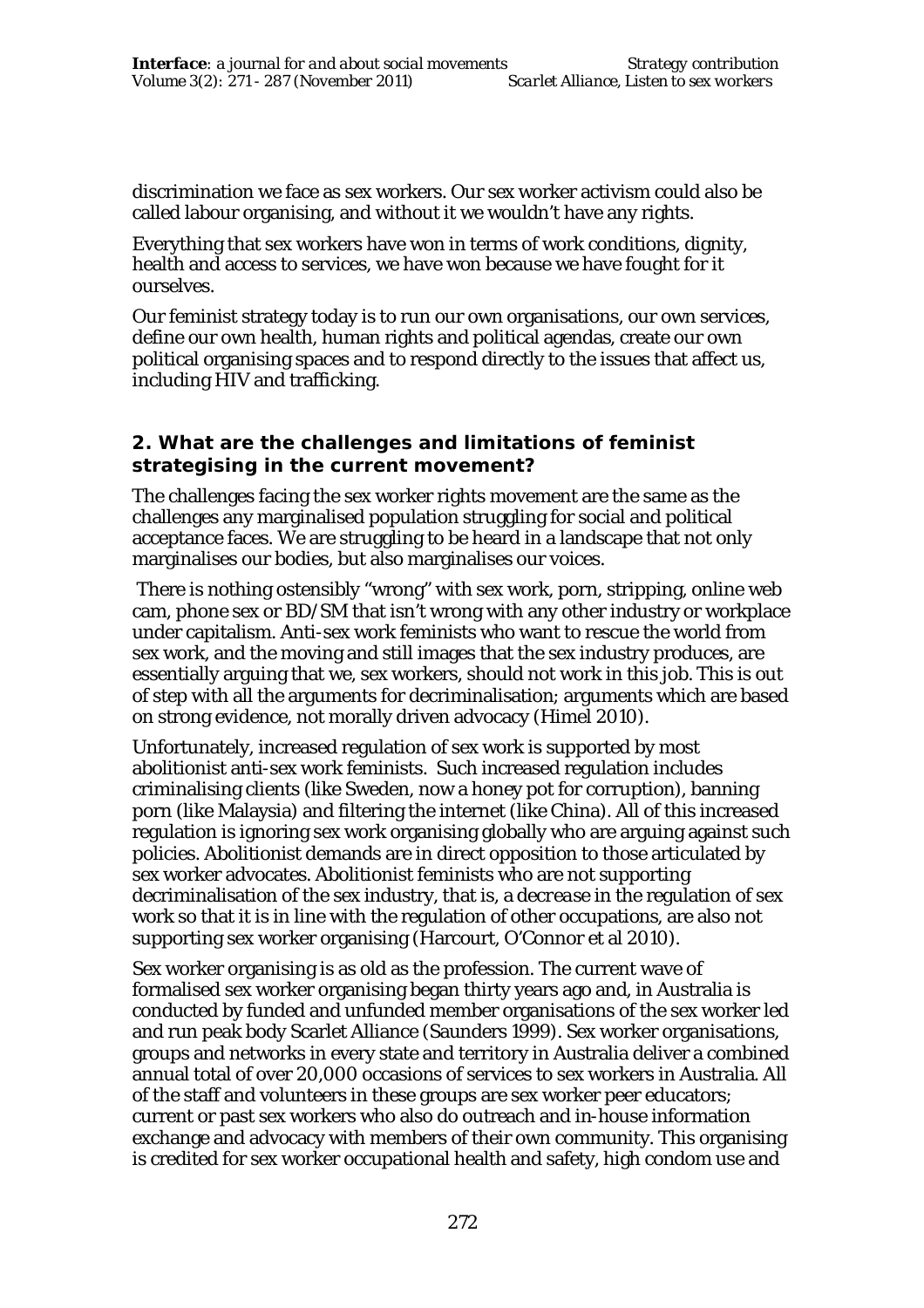the lowest STI and HIV rates in the world. Sex workers are organising for decriminalisation; conservative governments prefer to install police into our (already) overregulated workplaces.

The time is right to ignite the feminist love affair with sex worker workplace organising – without political compromise or apology.

In March 1987, the Prostitutes Collective of Victoria (PCV) was the first organisation of sex workers in the world to receive government funding. Forming around the demands for decriminalisation of sex work, the Prostitutes Collective of Victoria backed onto the Marcia Neave led inquiry which had, in 1986, recommended decriminalisation of the sex industry in Victoria. Instead of decriminalisation however, regulation-heavy licensing was perceived to be more politically palatable and so was implemented rather than decriminalisation. The name of the legislation, the Prostitution Control Act, demonstrated the political compromise, at the time "controlling" sex workers was much higher a priority than protecting any of our rights.

The very active Prostitutes Collective Victoria had successfully organised criminalised sex workers; after licensing controls were introduced a key sex worker organiser moved into the Miscellaneous Workers Union intending to organise a more receptive legal sex industry. It didn't produce massive numbers of union members and within 18 months the sex worker organiser was dumped by that union. The LHMWU still has demarcation over the industry.

The problems with organising under a licensed environment were only the beginning of the problems sex worker organisers in Victoria were facing in the wake of the introduction of licensing controls.

The newly introduced licensing controls meant that sex workers in the Australian state of Victoria were, and still are, operating in a heavily criminally regulated environment. This is very different to the decriminalised environments of New South Wales or New Zealand, where regulations are attached to civil penalties, not criminal penalties. In New South Wales and New Zealand, decriminalisation means that sex workers are regulated by the same civil instruments as any other business or worker; for example, industrial relations laws, planning laws, tax laws, occupational health and safety laws and general business laws. In the decriminalised jurisdictions of New South Wales and New Zealand, sex workers experience the same human rights and industrial controls as other workers in other industries.

By contrast sex workers in Victoria are subject to specific criminally sanctioned regulations and controls that relate *only* to the sex industry, not to any other job in Victoria. *Only* sex workers face mandatory HIV and STI testing, *only* sex workers face criminal sanctions if working in a workplace that is non-compliant with brothel licensing laws, *only* sex workers have to apply for criminally sanctioned exemptions if choosing to work from home. These criminal penalties not only affect sex workers' every-day lives, they also affect the way this industry is perceived. This had a material impact on sex worker organising in Victoria in the 1990s.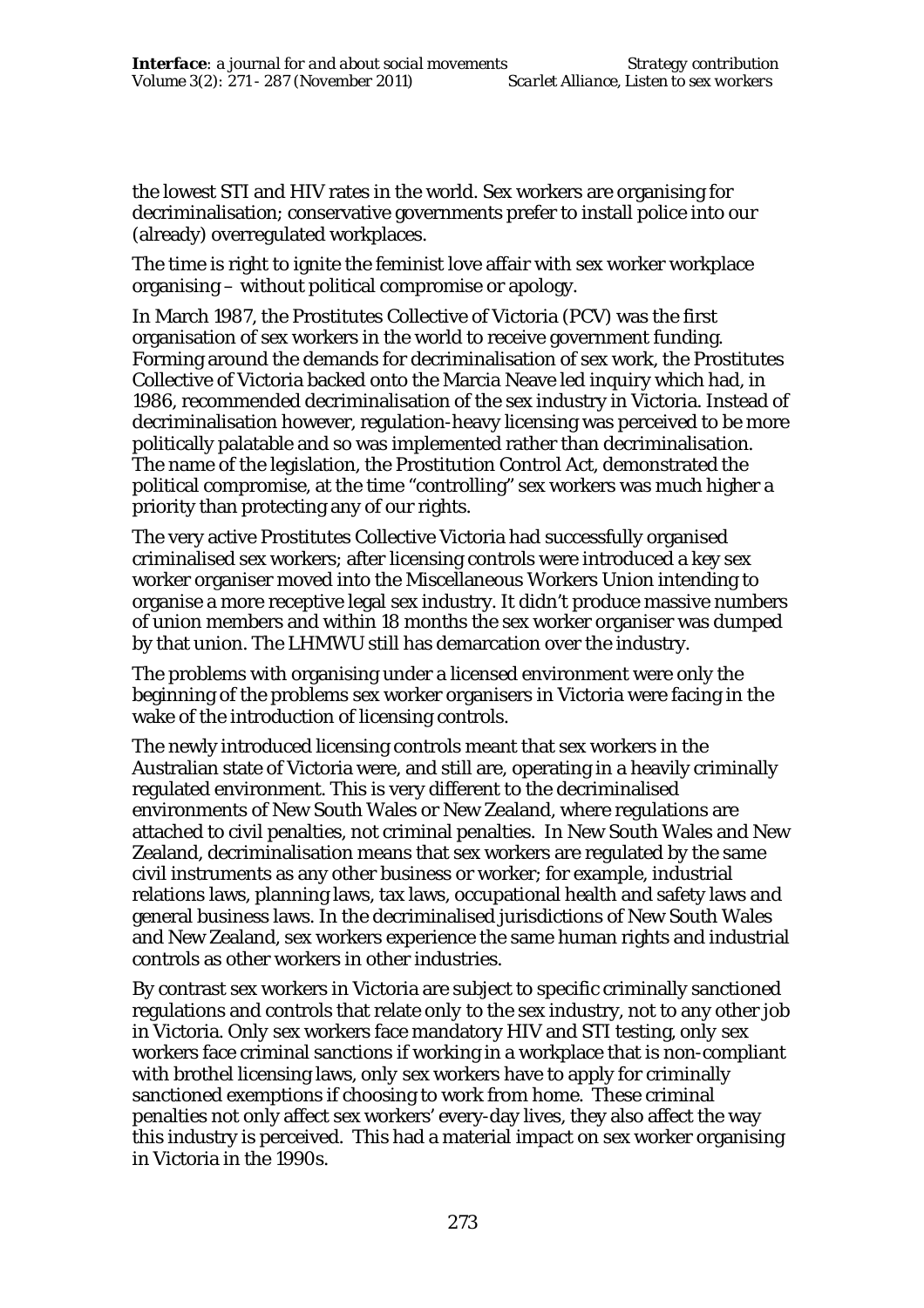Despite the massive achievements of the Prostitutes Collective of Victoria and the historic significance of this important organisation, sex workers as a community and the funds we had attracted drew an unhealthy level of interest from the health and community sector, stemming from a perception that sex workers were politically unable to run their own collective, and that the funds we had lobbied for could be better spent by people who were not sex workers. This perception was not helped by the very public failures sex workers were facing within the formal union structures in Victoria at this time, and the new complexities that the licensing system had introduced into sex workers lives generally. The collective was taken over and is now managed by a community health service. This was a political compromise that meant health services to sex workers continue to be delivered, but without the organising focus that the Prostitutes Collective of Victoria had embodied. The new project, called Resourcing for Health and Education (RhED), has elements of peer education (namely the Hustling to Health street outreach program on Friday nights, and the associated activities), but falls short of implementing affirmative action across the other staff positions.

This reflects a general positioning of professional "helpers" within sex worker health services, a trend Scarlet Alliance rails against. By employing professional "helpers" within sex worker projects we are portrayed as hapless victims in need of rescue and assistance in order to justify the government funding flowing our way. This is not how or why sex worker organisations were established in Australia, but continues to be the trend in Australia; "organising" is being replaced with "helping".

For example, street-based sex work was almost decriminalised in 2002, with the proposed introduction of safe houses and removal of police from their workplace (AGSPAG, Attorney General's Street Prostitution Advisory Group). The City of Port Phillip supported decriminalisation but political machinations at a parliamentary level baulked. The political compromise was to shelve all recommendations thus allowing the only policy change to affect street sex workers to be increased police powers. Attention has been directed to "help" street based sex workers leave their work, whether they want to or not, in the form of police diversionary programs that RhED is funded to deliver. This ongoing focus on criminal approaches leaves sex worker organising in a longterm policy blind spot.

Scarlet Alliance argued in 2008/09 to the then Victorian State Labor Government that regulation of sex work should leave the jurisdiction of the Justice Minister for the Health Minister, and that Victoria should decriminalise sex work. All evidence shows that decriminalisation is the best system of regulation (Abel, Fitzgerald et al; Collaery 1991; McDonald 2008; Donovan, Harcourt et al, 2010; Harcourt, O'Connor et al 2010; Himel 2010; Jeffreys, Matthews et al 2010). The Labor Government in Victoria said no. The newly elected Liberal Government in Victoria has introduced legislation into Parliament to move the portfolio from the Justice Minister to the Police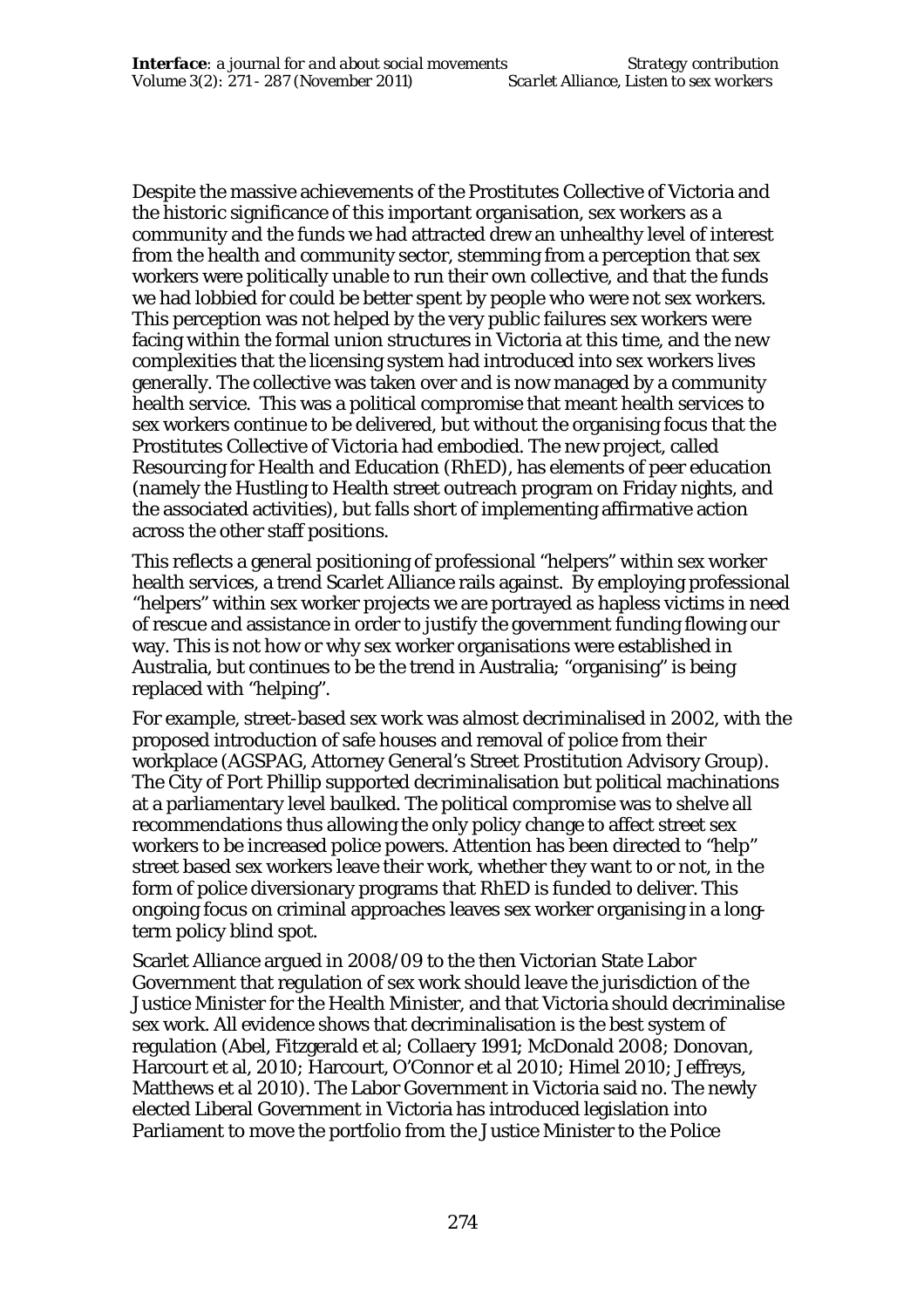Minister (Premier of Victoria, 2011). This shows that the trend towards increased policing is getting worse in Victoria, not better.

Sex workers and allies have argued for thirty years that mandatory HIV and STI testing is discriminatory, not in the interests of public health, not cost effective and should be abolished (Scarlet Alliance 2007; Wilson, Heymer et al. 2009). In 2010 the then Labor Government suggested a political compromise of handing the responsibility of determining the frequency of testing to the health department. The now Liberal Victorian Health Minister has recently scuttled even that political compromise (Medew 2011) and, for sex workers, unfortunately nothing has changed.

Despite all evidence showing that sex workers in Australia consistently maintain lower rates of STI infection than the general population (Kirby Institute 2011, pg 8, 17, 26, ) and high compliance of safe sex practices, monthly sexual health checks remain Government mandated in Victoria (see above). The perception (by the general public, media and government) and stigmatisation of sex workers as a group that risk our health and by implication risk the health of others, unfortunately supports laws that further discriminate against and stigmatise sex workers in Victoria. Victorian sex workers must, at present, spend personal time "outing" themselves in public spaces (for example a doctor's office or health clinic) to obtain documentation allowing us to work in the licensed sex industry in Victoria. For sex workers choosing to work in a brothel in Victoria, this health certificate is then turned over to a manager or owner, who, for a new worker, may also demand other identifying documents (passport, drivers license, proof of residence) before allowing us to work. This is an unnecessary, expensive, risky and invasive practice.

Private workers must either register with the BLA (Business Licensing Authority) as Exempt Escorts - supplying legal name and address, photo identification document/s and all working names & phone numbers. Or if wishing to work as an Exempt Prostitution Service Provider (a small owneroperated brothel, with up to one other person) a worker must first inform the real estate/owner and council, then register with the BLA. Their premises must be in an industrial zone, it must be 200 metres from a school or church and 100 metres from the nearest residence. Once registered, sex workers obtain a PCA number which allows them to advertise their services legally in Victoria. This is a ludicrously long winded, invasive and ultimately prohibitive process that does not have sex workers' privacy or safety needs in mind. There is no real incentive to participate in this process, yet one remains illegal until doing so.

Despite licensing of the sex industry in Victoria, advertising is restricted. Sex industry businesses and workers are not able to place advertisements either describing their services or picturing their workers or themselves, other than head & shoulders shots. This, again, is ludicrous because head and shoulder photos are the most identifying and least confidential way of representing yourself visually. In a jurisdiction where sex workers are not protected by antidiscrimination law, there is no incentive to out yourself in public via your photos. Sex industry businesses or individual workers may not advertise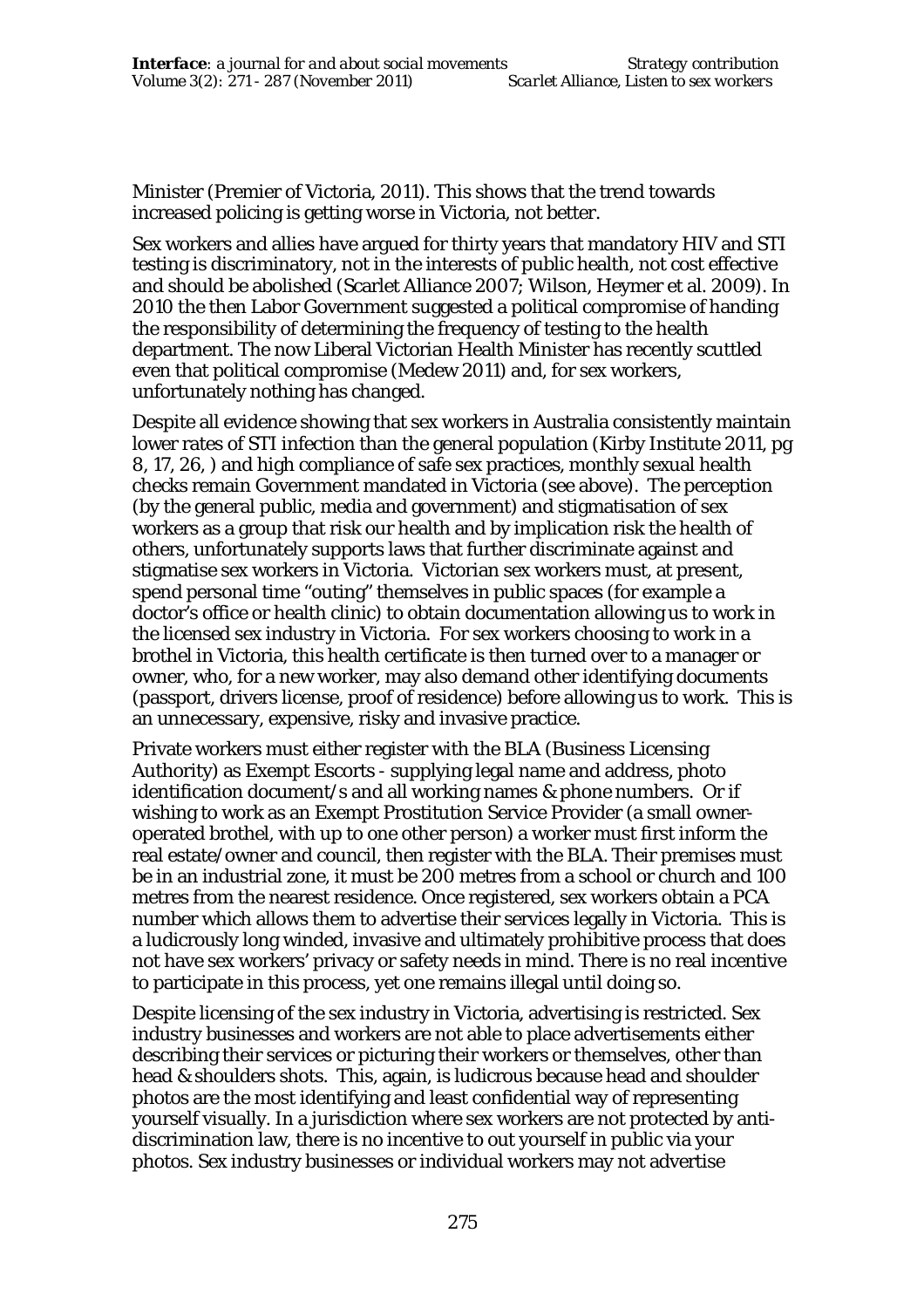through broadcasting or television and may not advertise to employ sex workers. To advertise a position vacant in a brothel is considered in criminal law the crime of "inducing a person to work." This illustrates yet again how licensing is not in any way a step towards legitimising the day to day activities of sex work. Instead licensing systems entrench the social stigma and fear of our work.

And street sex work remains illegal.

Not surprisingly, although there are varying estimates of the level of compliance within the overall sex industry in Victoria - all are low.

Government and media rhetoric regarding low compliance often tend towards the extension of regulatory schemes, towards the punitive.

To treat any population as requiring of surveillance and worthy of less rights - in effect to hold sex workers separate in law from the rest of society and then to expect them to accept and comply with these laws - is unreasonable, unrealistic and ultimately discriminatory.

Sex work is work. Sex workers in Victoria know this; we are waiting and working for the law to catch up with us. In New South Wales where sex work is decriminalised, these rights have been realised, and in each state and territory the rights that sex workers have vary. We are subject to different legal environments depending on where we live and where we work; the example of Victoria however highlights particular problems when legal environments are created without sex workers' needs in mind.

The challenges and limitations of feminist strategising for sex workers are the same of any population struggling for acceptance and social justice- we must be listened to, not ignored, we must be treated as equal to any other worker, not pathologised or victimised.

## **3. How do contemporary feminist activists and women's movements draw on the practices and experiences of earlier movements?**

Evidence-based approaches supported by sex worker organisers, such as full decriminalisation of our work, have been regularly compromised or opposed by feminist "concern" about whether sex work is a good job or not, harmful or not, a "feminist" issue or not. While sex workers *scream* for human rights, many feminists are confused, and/or support increased regulation because they support abolition of sex work. The result is that regulation of sex work is generally supported by a supposedly feminist anti-sex work abolitionist agenda. And in Victoria, Australia, they are regulations that are totally inappropriate, born from political compromise, without the voice of sex workers, with incredibly low compliance, and with devastating outcomes for sex workers.

Sex worker advocates argue that licensing promotes non-compliance resulting in this two-tiered industry. Brothel work is now (optimistically) only 50% compliant with the laws in Victoria (Chen, Donovan et al 2010). The proposed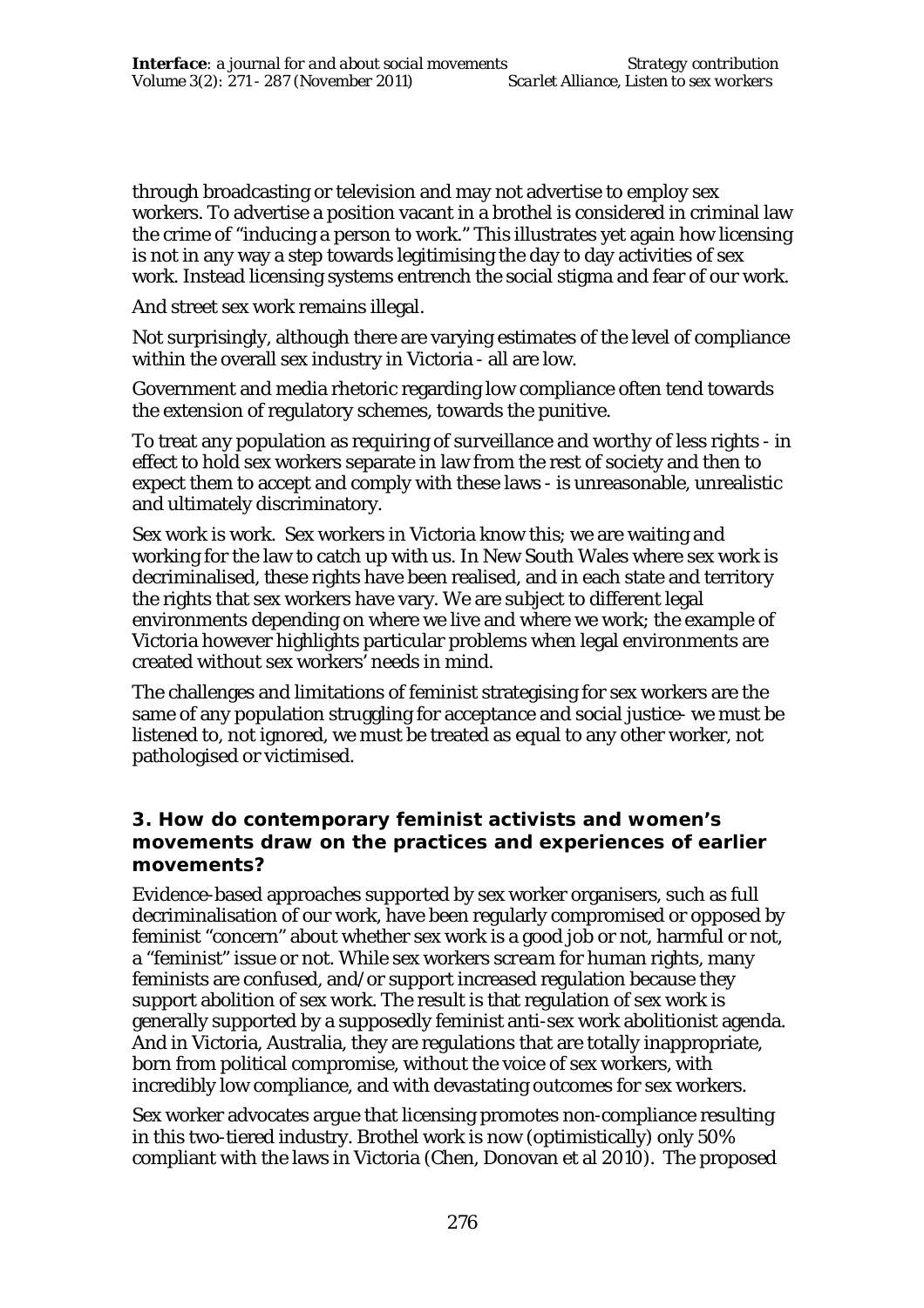new legislation in Victorian parliament might give Consumer Affairs Victoria (CAV) compliance officers the same powers of entry as police. Over-regulation from an enthusiastic Business Licensing Authority (BLA) and CAV has resulted in mandatory HIV and STI testing for licensed brothel workers in Victoria (see above). This is a health policy abomination and a breeding ground for corruption, including, but not limited to, corruption by doctors (Donovan, Harcourt et al. 2010).

Migrant sex workers have been the very worst hit by bad laws and barriers to sex worker organising. Victoria is a good example of anti-sex work feminist "concern" contributing to sex workers' marginalisation within the antitrafficking laws. The anti-trafficking policy response in Victoria has seen the implied criminality of migrant sex work, through high profile media campaigns that conflate all migrant sex work with the crime of human trafficking. Instead of supporting migrant sex workers to organise, the efforts to jail one single Thai brothel owner utilised all on the ground resources in Victoria in the last decade, spending years in court and millions of tax-payers dollars. Various informants from that case were eventually tried themselves.

Everyone who was involved had their lives ruined. The sex worker witnesses became expensive objects, "helped" by welfare agencies within an inch of their sanity, waiting, for years, for justice they had never personally fought for. Having been picked up in a raid where they stood to lose their substantive work visa if they didn't become witnesses for the crown, they had every choice removed from their lives by our criminal justice system; their freedom of movement, their freedom to associate, their ability to simply be, all denied in the name of creating one single inmate. Their work conditions had not been fair. But neither was the way they were treated by the courts, nor the way that not one cent went into sex worker organising. Yet anti-sex work feminists championed those laws. And in Victoria they are about to do so again.

In 2009, organisations that claim to "rescue" sex workers in Victoria demanded forced entry to sex work workplaces, police involvement in the regulation of brothels, and the right of Consumer Affairs Victoria compliance officers to have the same right of entry into workplaces as police. The current Victorian Government legislation complies with these demands and will potentially become law by mid-2012. Anti-trafficking policies hurt sex workers; Victoria is living proof. Yet anti-sex work feminists continue to support criminal justice interventions into sex workers lives.

Support for sex worker organising has become a forgotten dream. Instead, the focus is on mobilising police and rescuers against sex industry bosses. Meanwhile corruption is rife – like paedophiles volunteering for parish childcare duties, those seeking to exploit sex workers have taken up the anti-sex work trafficking rhetoric with a vitriol that make sex workers' skin crawl. The anti-trafficking head of the Swedish police was jailed for running brothels and assaulting sex workers in his "other" life (Anthony 2010). One of Yarra Council's supporters of the "rescue industry" is now under investigation for his alleged role as a stand-over man profiting from Asian-run brothels in that area (Heard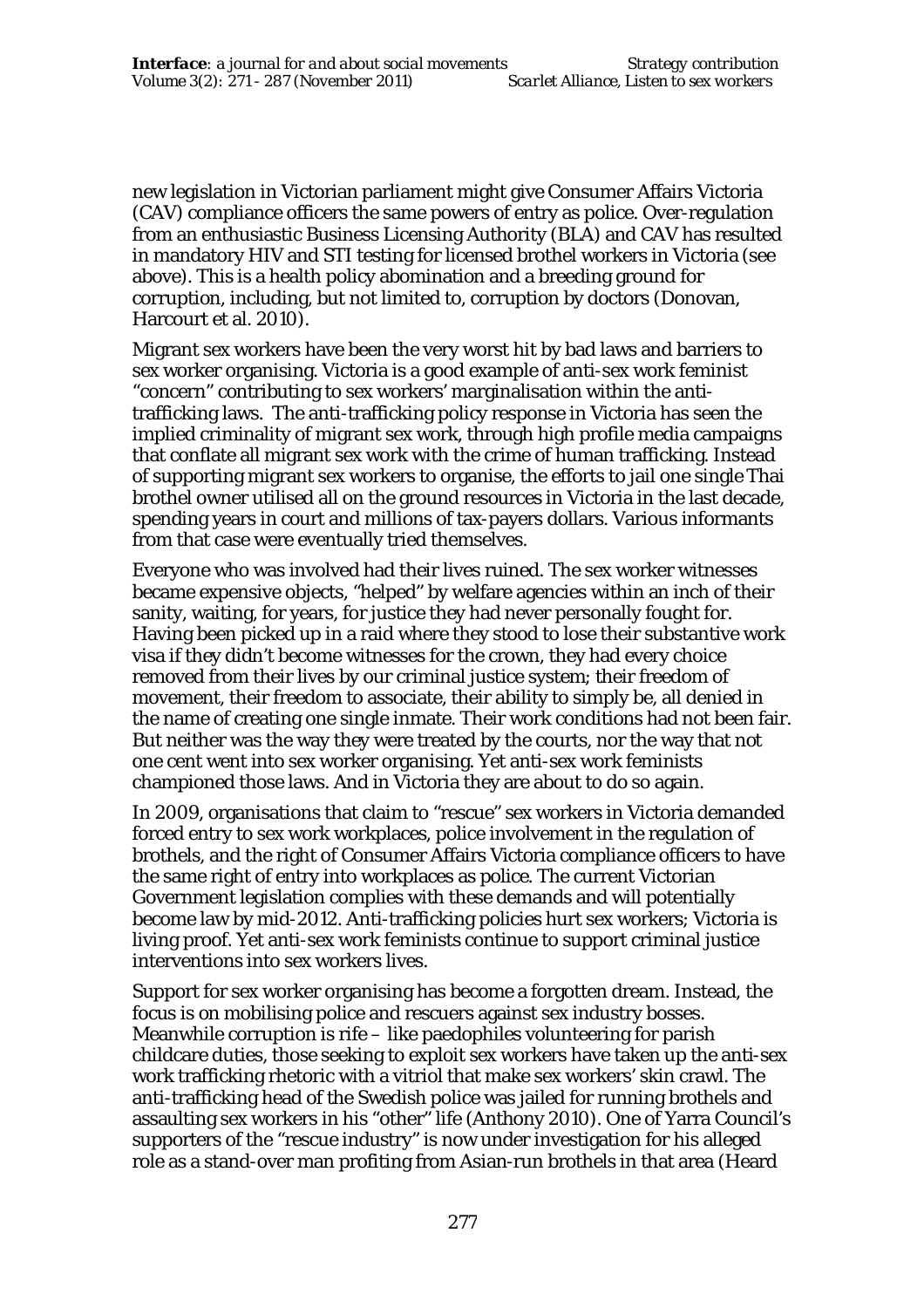2010). His prison sentence was reduced when he agreed to co-operate with police in order to prosecute brothel operators (Beck, 2011). The end result of this is that sex workers, whose workplaces are the ones that will be raided and their jobs lost, are the ones who will ultimately be punished, uncompensated and unsupported. Increased regulation causes increased corruption and has decreased opportunities for formal sex worker organising. Migrant sex worker issues have been ignored in the fight for higher feminist "moral" ground.

The current sex worker movement recognises the material outcomes that have arisen from the failure of the feminist movement to listen to us. We draw strength from similar situations in other historic feminist movements where the marginalised communities have refused to allow the feminist movement to speak on their behalf. For example, racism in predominantly white and academic feminist movements has been addressed in some sectors by the assertion of people of colour within feminist circles to have their voices heard. In the same way migrant sex workers in Australia demand to be heard by feminist groups that are predominantly led by people who are not migrants, and people who are not sex workers. The necessity to not only include, but to be *informed by* those directly affected by an issue, is a concern that faces all social movements; including refugee rights movements, anti-racism movements. This is a complex question that faces us all, not the least those of us who are organising in the sex worker rights movement.

#### **4. Where do they see themselves in terms of movement achievements to date and the road still to be travelled?**

Our challenge, as sex worker advocates, is to understand why, within feminist circles, the arguments we put forward for decriminalisation and sex workers rights are not *believed* to be genuinely representative of sex workers. Our challenge is to understand why our voices are not being heard.

Some within feminist movement have labelled those of us who do the advocacy in the sex worker rights movement as "privileged" and "happy hookers" who are unable to understand the hardships that sex workers who are not "us" face.

Our message to those feminist is:

Do not assume *anything* about the sex workers you are meeting in advocacy situations.

Do not assume *anything* about the sex workers you meet on Facebook, who you see in the media, who you see doing advocacy.

Do not assume we have not been victims of assault, discrimination, family breakdown, abuse, violence, bad work conditions, domestic violence, poverty, police corruption or crime.

We are people, just like you, who have faced everything in a life that any human being faces. We have a right to privacy about trauma we have experienced in our lives.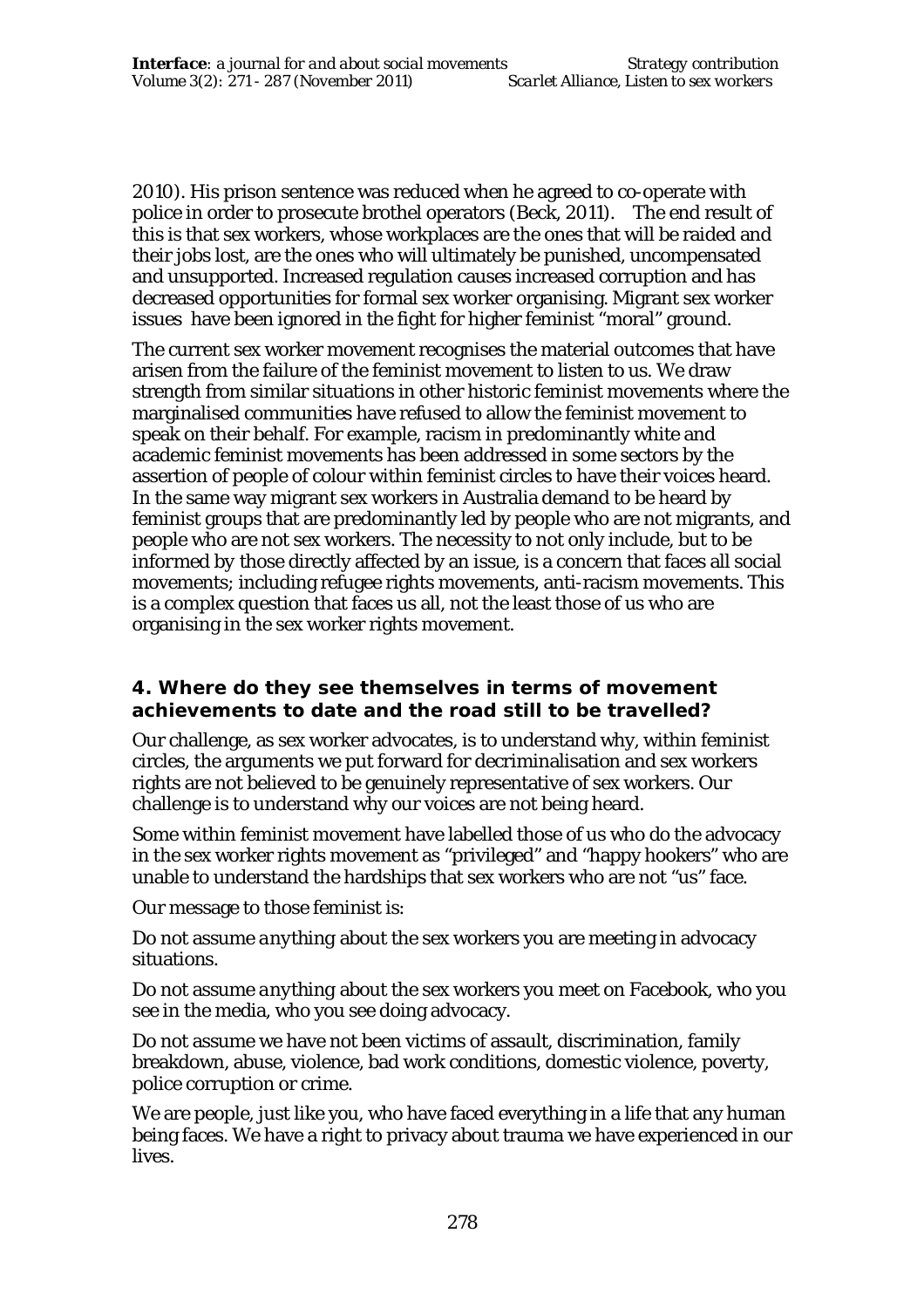But as sex workers we also face deep-seeded stigmas which mean that if we don't disclose to you our stories of tragedy and the demeaning experiences we have faced, we run the risk of not being believed by you.

This is what we call feminist attachment to "tragedy porn": A desire in the feminist movement to hear, and enjoy hearing, tragic stories of hardship from sex workers.

When we don't tell them, we face the accusation that we are covering up the "truth" about sex work.

For example when we speak about the low prevalence of incidents of trafficking in the sex industry, we are accused of being in denial about migrant sex workers' lives.

When we present actual statistics about drug use in the sex industry, we are told that we are ignoring or lying about drug use in sex work.

We are expected to *perform* stereotypical narratives of tragedy porn for feminist audiences and when we don't we are disbelieved. Sex workers don't want to be only believed when we *perform* these normative stereotypes about sex work.

Why do you only believe a sex worker when they are telling you about a *bad* day at work, but have trouble believing a sex worker who tells you that decriminalisation and human rights will improve our workplaces, and increased regulation will not?

The goal of the sex worker rights movement is to be heard *for ourselves,* to be self determined and to be recognised as politically autonomous. Where sex workers have been listened to, such as within the HIV response in Australia, the outcome has been incredibly productive. Where sex workers have been ignored, such as the trafficking response in Australia, the outcome has been counterproductive to sex workers rights. This alone tells us an evidence based story of how to build policy and responses to sex work that can actually increase, rather than decrease, our health, dignity and human rights.

#### **5. What barriers and possibilities for feminist struggle has neo-liberalism created?**

There is no doubt that neo-liberal frameworks have given a platform to tragedy porn and provided barriers to sex worker voices that are not performing tragedy porn.

Neo-liberalism can be framed as a particular set of ideas and pressures that are identified as stemming from the private sector and being "foisted" onto Government, Community and society generally. The work of Susan Strange however identifies the neo-liberalist aspects of globalisation as being as much a product of Government as the private sector (1996). Democratically elected Governments have willingly and forcefully pushed our public institutions further and further into behaviours that mimic economic rationalist thinking, until those institutions, today, can be defined as behaving as products of neo-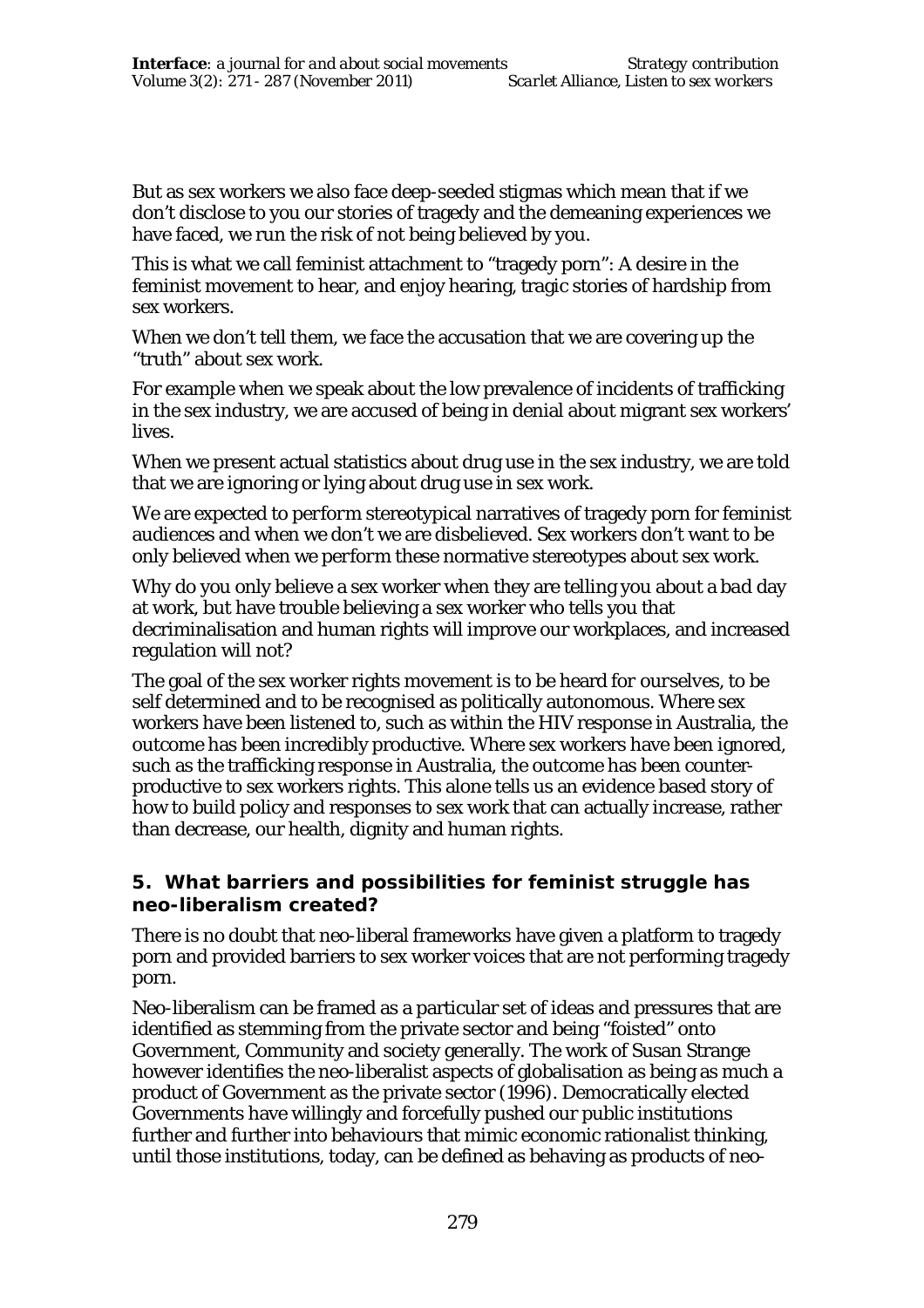liberalism, as if any other way of operating is invalid. The community sector is no different. However as sex workers we recognise that the historical underpinnings of the characteristics of feminist modes of working within the community sector pre-date neo-liberal philosophies. This next section explores those ideas.

The role of the feminist "helper" in relation to sex workers was built within welfare infrastructure in post-industrialised Western Europe and the UK (Agustin, 2007: 96-133). The goal of "rescuing" lower class sex workers literally brought feminists out of the kitchen and into esteemed "work", albeit mostly volunteer. It must be acknowledged that the work, while giving status to women who had previously been socially invisible, had catastrophic consequences for those who were "helped." For sex workers, social exclusion, discrimination, jailing, and deportation from the UK in the 1970s is the key example.

The current day examples of such approaches include the routine deportation of migrant sex workers from Australian sex industry workplaces during the Howard Government conservative era response to trafficking 2003-2007. During this time migrant sex workers who were picked up in brothel raids lost their substantive visa and were deported unless they assisted police with trafficking investigations. This led to the deportation of many sex workers, some who had been affected by trafficking, and many who had not.

This "help" was unwanted, unwarranted, cruel, and was framed as a response to trafficking issues in Australia. The road to the laws that allowed for such deportations was made easier by feminists from contemporary "helping professions" who advocated to bring in harsh anti-trafficking laws, and supported the laws when they were being discussed by Parliament (Agustin 2007: 33.). The Howard Government brought in the laws, and those laws have hurt migrant sex workers. The laws were supported by people who feel it is their life calling, and career (whether in a paid capacity or not) to "help" migrant sex workers.

Those of you who work in the helping professions need to recognise that by "helping" you gain privilege, money, employment, status and a position of power. By assisting others you gain a role in society that would not be there except for the needy other; in our case, sex workers.

The modern manifestation of the "helping" professions in relation to sex workers, particularly migrant sex workers, has a new moniker: The rescue industry. The rescue industry has money making capabilities and creates career opportunities for feminists. The term "rescue industry" is explained and explored in detail by Laura Agustin in her book *Sex at the Margins* (2007). This book is recommended reading for anyone who is endeavouring to fully understand both the history and the theoretical underpinnings of the helping professions and the rescue industry.

In Australia, sex workers have witnessed "helpers" set up organisations with the aim of "helping" sex workers within a feminist framework, and "helping" sex workers affected by trafficking. The key claim of these groups is that no one was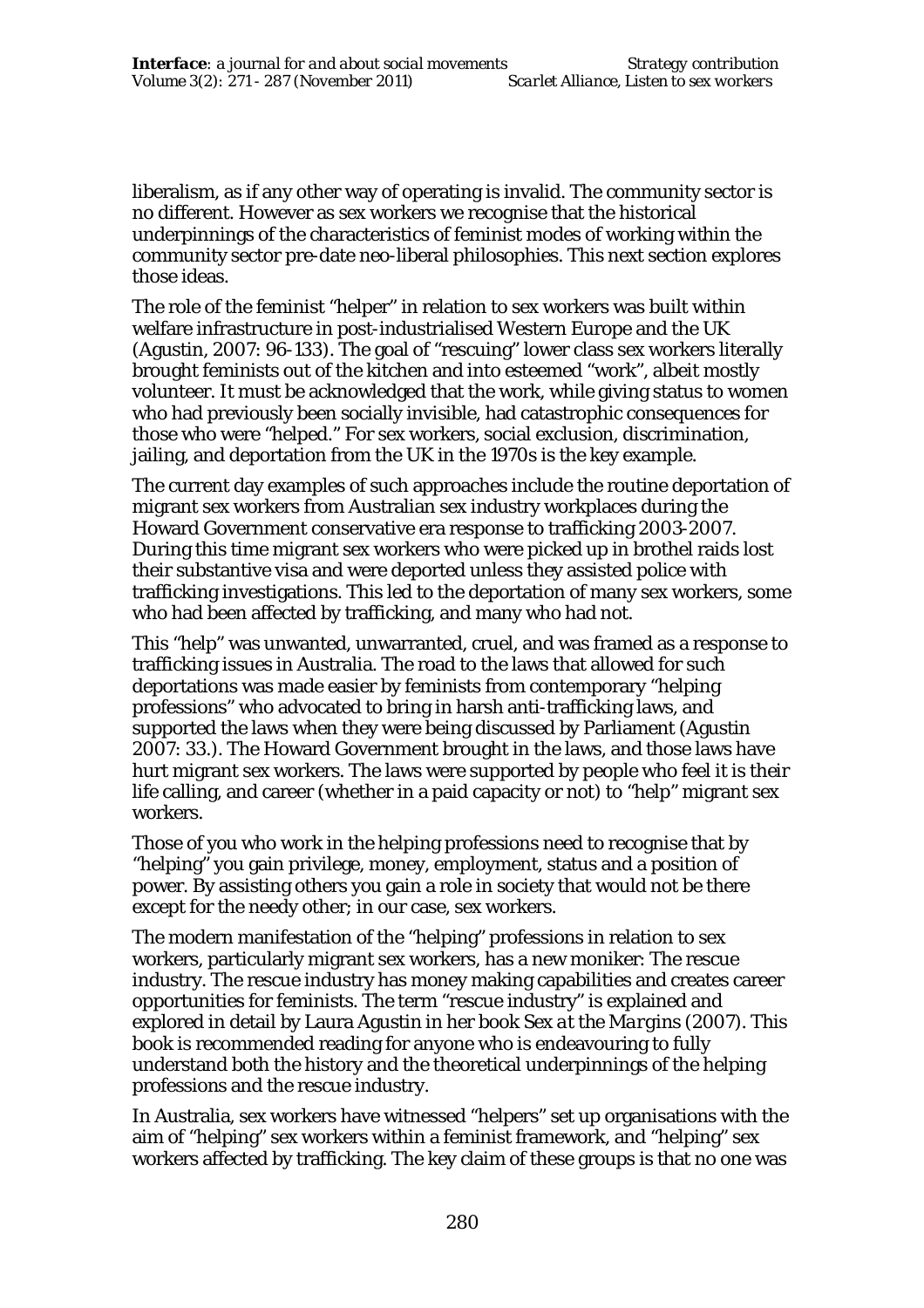doing such work, and as such they formed to meet an identified demand, of sex workers who needed their "help". This claim, made by one of the founders of a rescue industry organisation, at the Feminist Futures conference in Melbourne, May 2011, is ignorant to the decades of work already done by sex worker communities. Such "helping" groups, and their political clout, have the capacity to be quite successful in attracting funding.

These groups would have no validity and no cause to attract funding if it were known to funders that sex workers can actually help ourselves and we don't need abolitionist feminists to do it for us. The self organised work that sex workers are already doing in terms of peer education service delivery, as outlined in the first section of this article, is made invisible by the rescue industry.

A disturbing element of the rescue industry is that they demand, require, and cannot do without tragedy porn. It doesn't fit the rhetoric of the rescue industry if sex workers present to these services, or in public spaces, and *don't* tell a tragic story.

Now why would feminists be so threatened by sex workers living our lives with strength that they would *disbelieve* a sex worker's political ideas because that sex worker hasn't shared stories of negative experiences in sex work? Middleclass feminist "helpers" gain status by positioning us as victims and themselves as saviours. This is nothing new, and this phenomenon, starting in the mid 19th century, was how many middle-class white women managed to get themselves out of the house and into the realm of public life in western democracies, including Australia. Without the Damned Whores there was no need for God's Police – feminists who have claimed to be rescuing sex workers were given platforms, celebrated, they influenced policy, and found themselves a voice in Australia during the last two centuries.

Will feminists deconstruct the roles of "helper" – "victim" through a feminist lens? Or will we replicate these roles, seeing only through the lens of self interest? Sex workers recognise that it is in anti-sex work feminists' interests not to listen to sex workers when we speak from our strength. As explained by *Women's Views on News* author Lindsay Carroll, "There is currently a climate of fear amongst London sex workers due to police activity that is driven by hype and misinformation promoted by NGOs with a financial vested interest in the anti-trafficking industry, who are ideologically opposed to commercial sex" (2011). Within the neo-liberal environment anti-sex work feminists justify their claims to the moral feminist high-ground by mobilising "tragedy porn," placing themselves in the role of the "helper" and receiving financial reward.

This is particularly current in feminist spaces, where the rhetoric is literally for sale; the worse the tragedy porn, the more funding it attracts. For example, the rescue industry in Australia are known for using tragedy porn in advocacy spaces, to the media, to politicians, even to the funders themselves, in order to convince politicians that there is an unmet need that justifies rescue industry funding. It demeans sex worker, but it makes money.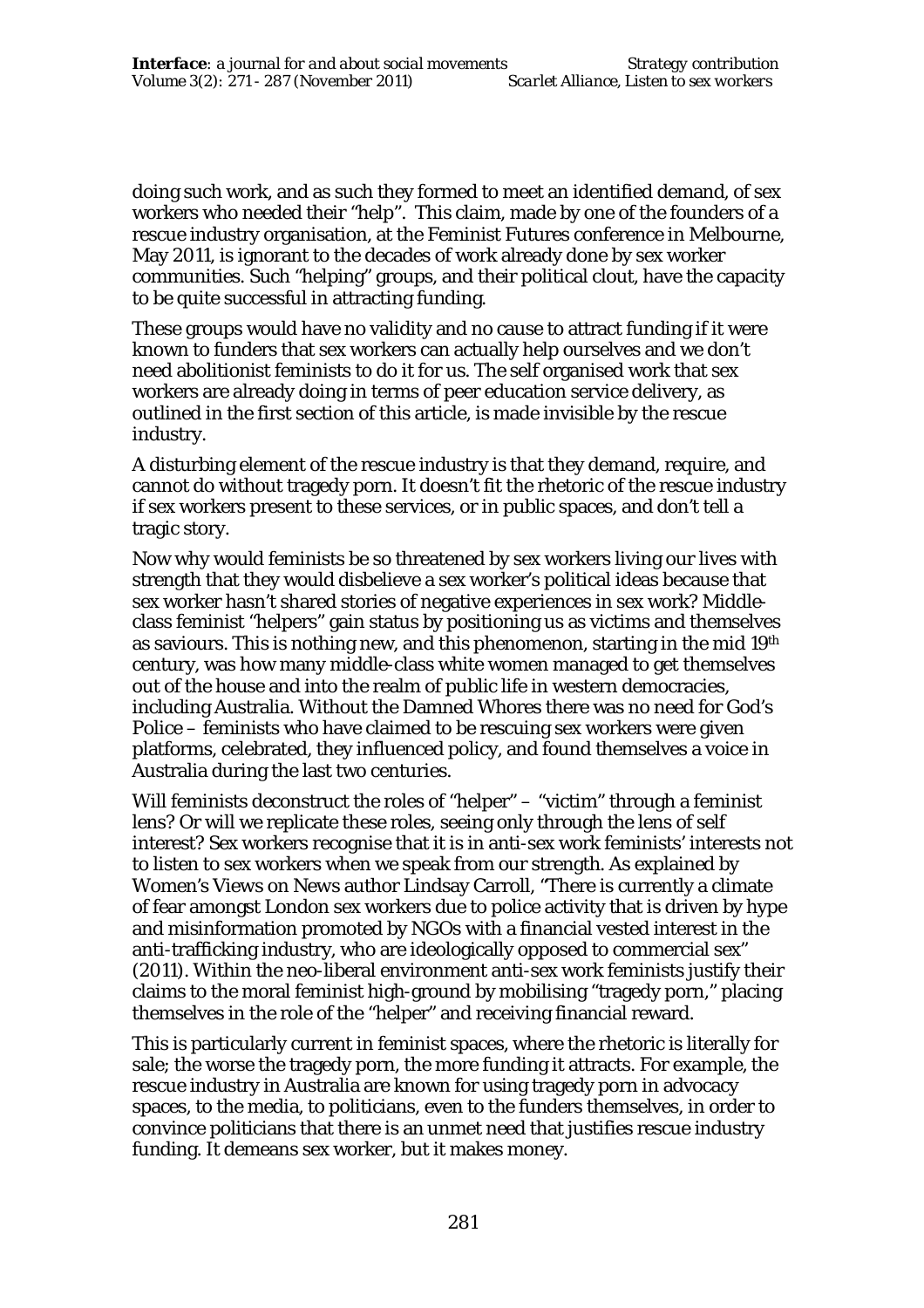Feminists – this is your neo-liberalist problem. Sex workers – this is our neoliberalist problem. Tragedy porn is dollars for the rescue industry. Every new trafficking case in Australia is a new tragedy for exploitation by the rescue industry. And when sex workers try to address these issues in feminist spaces we are faced with a dilemma: speak of our sex work tragedy and be believed, or speak of our strength and be dismissed. If you challenge the theoretical basis of the usefulness of tragedy porn in advocacy and social change settings, you will be branded a pimp, a trafficker, an enabler, and you run the risk of being seen as a person or group who disbelieves the negative experiences individual sex workers have had.

Sex worker shouldn't have to use feminist discussion spaces as a public counselling or debrief space for the difficulties of our lives just so that we will be believed us when we say we want human rights.

And sex workers don't want the feminist community to reward, clap, praise a person when they breakdown describing all the negative experiences they have had in their lives in relation to sex work. People who need counselling and support to work through trauma in their lives *shouldn't have to perform their grief for you* in order to access basic human rights, assistance or justice. In meetings, conferences, service delivery spaces, not-for-profit organisation environments, community development projects, within a feminist service delivery environment, in a counselling session, or any compromising situation when seeking support, political or otherwise, or in any kind of space that is outside sex worker only spaces; sex workers deserve respect and deserve to be listened to. On our terms. As empowered, organised, strong, vocal people.

*If you don't believe us because we don't perform our tragedies for you* then *you* are participating in a sick circus with sex workers as the non-consensual entertainment.

#### **6. Does the decline of neo-liberalism create openings for feminists?**

Sex worker peer education is our labour organising; a critical approach that sees sex workers supporting ourselves (Mawulisa, 2002). Peer education is the sex worker response to neo-liberalism and the sex worker contribution to the decline of neo-liberalism. In places in the world where neo-liberalism is palpably on the decline (for example some countries in South America), sex worker organising is incredibly strong. Sex worker leaders such as Elena Reynaga represent these movements. She is the General Secretary of AMMAR, the Female Sex Workers' Trade Union of Argentina and President of RedTraSex, the Latin American and Caribbean network of sex workers' organisations. In her words:

It is through our organising that we sex workers have mounted effective responses to the HIV pandemic... [Yet] a large part of the money available for HIV/AIDS is spent outsourcing management because many agencies refuse to give funds directly to community-based organisations.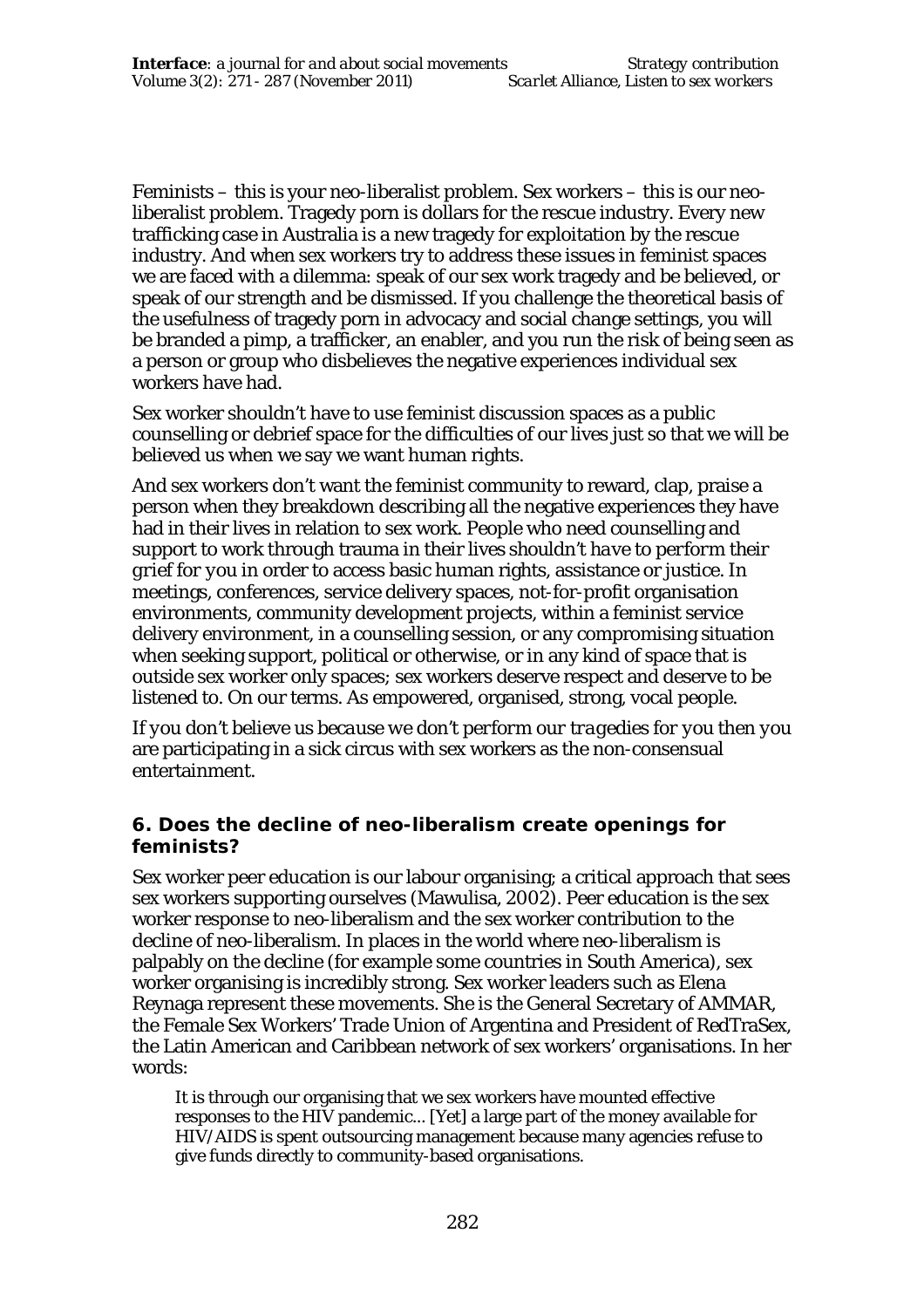Yes, it's true; most of us didn't get the chance to go to school.

But we were able to advocate for changes in laws that criminalise us…

…and we were able to stand up and face those who wish us to stay ignorant. How could we possibly not manage our own organisations?

It is time we began to be trusted.

Outsourcing the management of funds is a policy that contradicts the autonomy of sex worker organisations. Evidence shows that most effective responses to HIV are sex worker-led. Our programs combine peer outreach with advocacy for sex workers' human rights and we fight strongly for the repeal of laws that repress or criminalise sex work.

We are the experts when it comes to peer outreach within our community. Orquideas del Mar, a sex worker organisation in El Salvador reached 2,000 sex workers in the last year. Ecuador reached more than 8000 sex workers and Argentina reached 9,000.

Another successful example is the Brazilian Network of Prostitutes. They collaborated with the government on a public health and rights campaign called "No shame girl, you're a professional!" They won the inclusion of "prostitute" among the list of recognised professions of the Brazilian Ministry of Labour. They even took their fight all the way to parliament where they pushed for a law that would abolish discrimination against sex workers.

In other words, the most effective responses have been achieved in places where sex work is actually recognised as "work" and where, we, sex worker organisations, manage our own funds (Reynaga, 2008)

Janelle Fawkes of Scarlet Alliance defines peer education:

Peer education describes the sharing by one or more sex workers of information, skills, techniques, and negotiation strategies with another sex worker(s)...Peer education is supported by a community development framework using empowerment, sex-positive attitudes, and a shared interest in systemic advocacy and representation. The success of these frameworks in providing sex workers with a nonthreatening and nonjudgmental environment is illustrated by the number of sex workers who engage in peer education via their sex worker organisation. (Fawkes, 2006: 350-351)

Janelle explains the pedagogy of peer education:

A new worker entering the Australian sex industry is likely to be informed about the benefits of visiting the sex worker organisation or may experience new worker training directly delivered by a sex worker organisation. Sex worker organisations have a presence in sex industry workplaces via magazines, outreach visits, brochures, media activities, political representation, and public profiles. Some sex workers volunteer for their local sex worker organisation. Many more become advocates for sex worker peer education and occupational safety and health rights within their workplace, ensuring that new workers are mentored and that workplace conditions are improved. These peer educators draw on information from their sex worker organisation that may have been developed and added to by their peers over many years. In this way, knowledge spreads through the industry, either directly from or as a result of strong peer education strategies delivered by sex worker organisations. (2006: 351)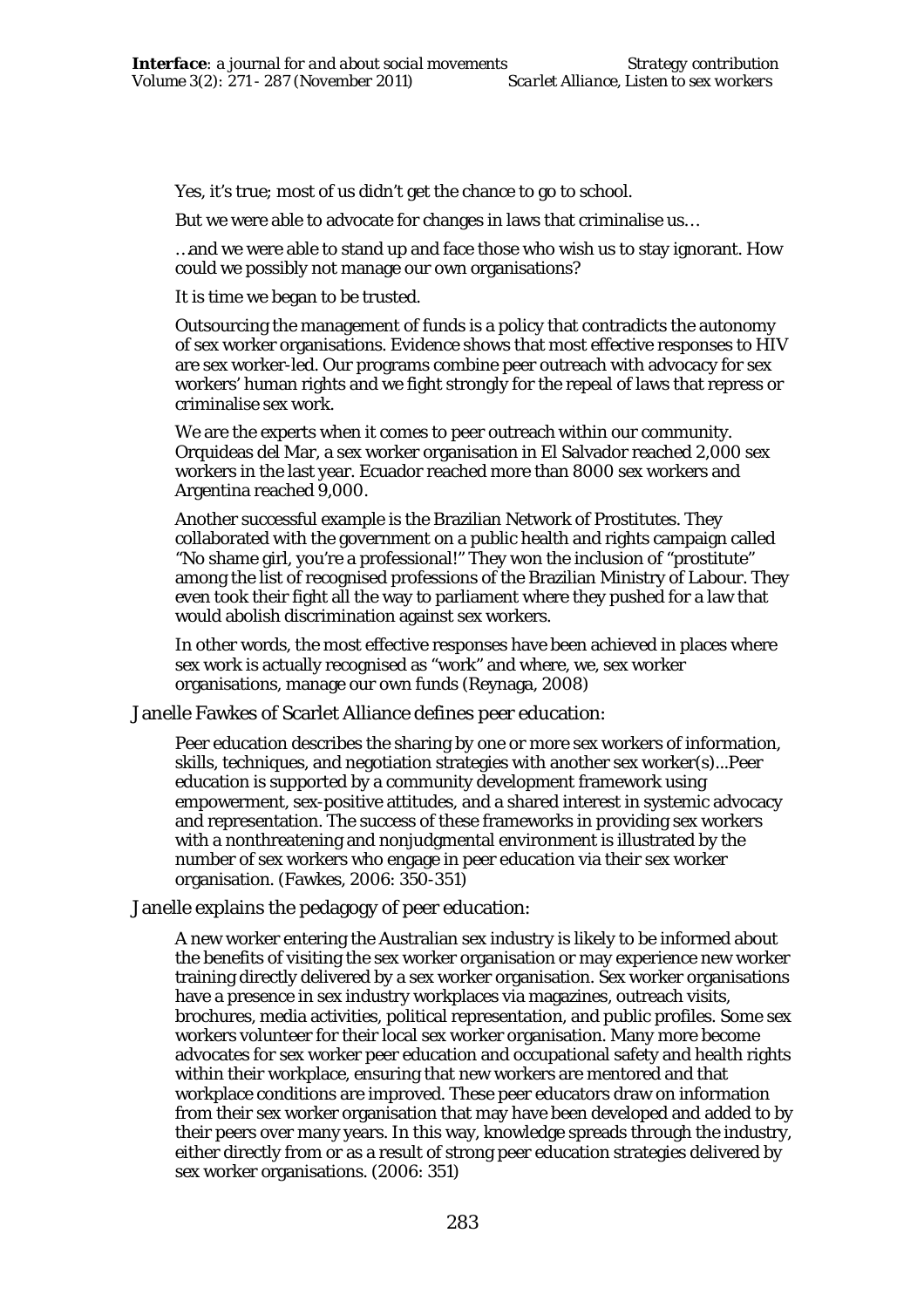Fawkes goes on to warn of the elements of community organising that can hinder peer education:

Sex worker peer education is undermined when the strategy is isolated from a sex workers' rights framework or when sex worker peer educators are not housed within a sex worker community organisation. Peer education cannot exist separately from a supportive sex worker community organisation. Peer education that is not genuinely community-based is not only ineffective but results in a loss of support from sex workers. A community development frame-work requires continued participation by the sex worker community for the long term. Models that simply add a few low-paid sex workers to the bottom rungs of an organisation that is otherwise driven and directed by non-sex workers do not effectively engage sex workers. Unless sex workers feel some ownership over the organisation and can participate over the long term, an organisation will become irrelevant…

Community development in this context involves skills building, mentoring, and/or resourcing members of a community to facilitate involvement, sharing and increasing of skills, knowledge, and capacity, and community involvement and relationships with other sex workers. Sex worker organisations around the world have deployed community development activities, including sex worker community publications, organisation and participation in community events such as gay pride day, working groups and political forums addressing issues that affect sex workers, informational workshops on everything from taxation to sadomasochism, language classes and performance groups (such as Debby Doesn't Do It For Free.) All of these activities complement the usual array of safe sex, occupational safety and health, and workplace negotiation skills that are delivered through peer education by sex worker organisations. (Fawkes 2006)

This is why we support sex workers organisations. Critically organising for ourselves (Jeffreys, 2011). This is why we won't perform our tragedy for you. Because to live our lives with strength, you need to accept us at our best. We want the feminist movement to stop punishing us for our strengths, stop rewarding us for our pain, stop gaining privilege on the back of our needs, and to listen when we speak. We will continue to speak out about our rights, you need to hear us. If you deny our experience, you deny our existence. We already organise for ourselves.

## **7. And what movements today could be allies for a transition out of patriarchy?**

The feminist movement could and should be a great ally to the sex worker movement for a transition out of patriarchy. Sex workers are already fighting bad laws, we don't need to be fighting sections of the feminist community as well. Porn workers, strip club workers, private sex workers, small businesses – all face devastatingly over-regulation that is illogical and detrimental to organising. Sex workers are organising against bad workplace practises, but while the entire industry is treated as clandestine, criminalised and undesirable, who is listening? If feminists aren't listening, who will?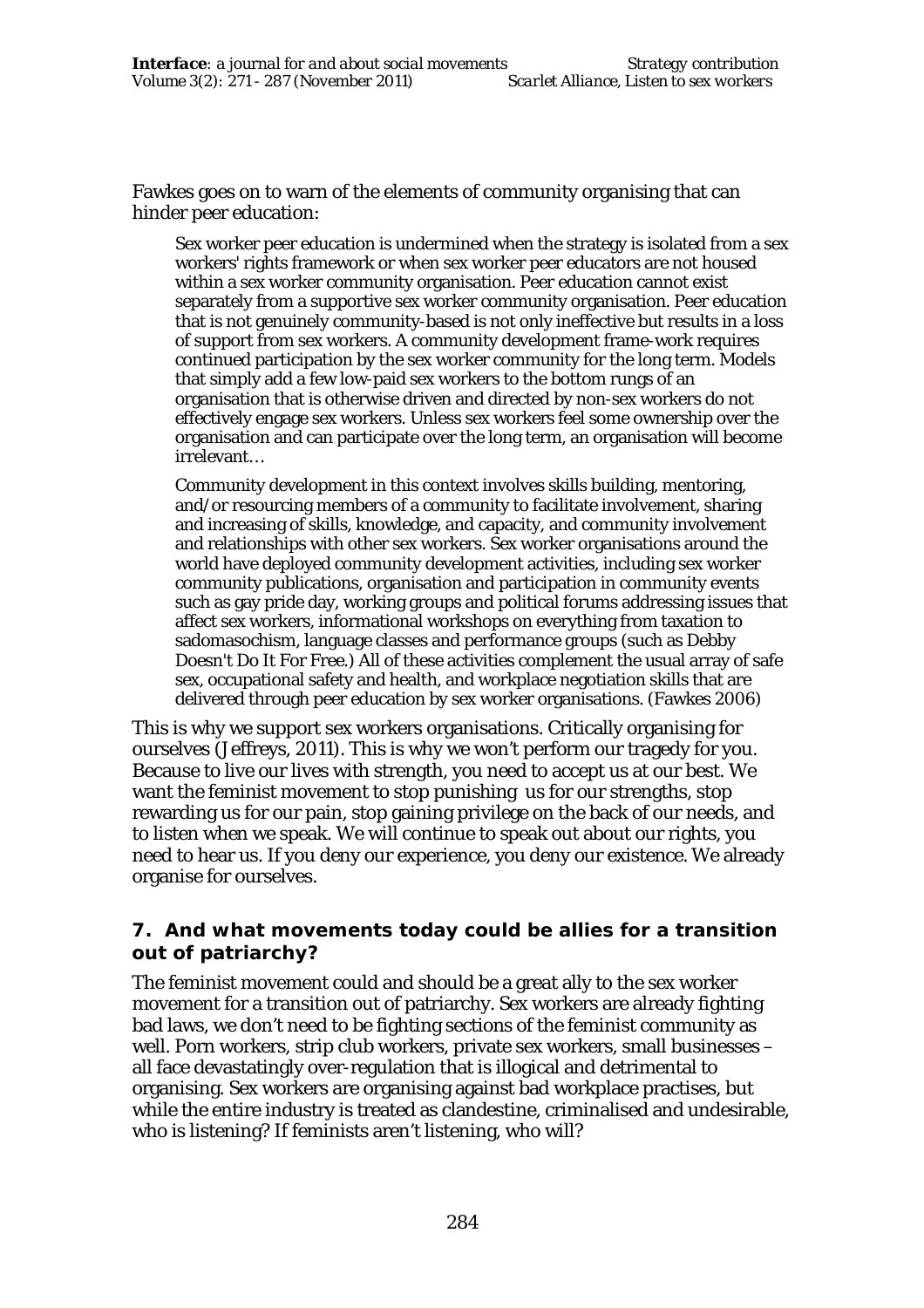We want non-sex workers to recognise sex worker organising. Don't speak for us. Don't make a career out of us. Don't write about us. Be our ally by letting us organise and speak for ourselves. We are campaigning for the full decriminalisation of all sex work. Support us on our own terms.

#### **References**

Abel, G., L. Fitzgerald, et al. (2010) *Taking the crime out of sex work : New Zealand sex workers' fight for decriminalisation*. Bristol, UK ; Portland, OR, Policy Press.

Agustín, Laura (2007). *Sex at the margins: migration, labour markets and the rescue industry.* London: Zed

Anthony, A. (2010). "Göran Lindberg and Sweden's dark side." *The Guardian*. London.

Beck, M. (2011). "Council worker jailed over brothel bribes." *The Age*. **Melbourne** 

Carroll, L. (2011) "Most UK migrant sex workers aren't forced or trafficked, study says" *Women's Views on News*

http://www.womensviewsonnews.org/2011/10/most-uk-migrant-sex-workersarent-forced-or-trafficked-study-says/ viewed 1 Nov 2011

Chen, M. Y., B. Donovan, et al. (2010). "Estimating the number of unlicensed brothels operating in Melbourne." *Australian and New Zealand Journal of Public Health* 34(1): 67 - 71.

Collaery, B. (1991). *The sex industry in the Australian Capital Territory : a law reformer's perspective*. Sex industry and public policy, Canberra, ACT.

Commonwealth of Australia (2005). *Official Committee Hansard, Criminal Code Amendment (Trafficking in Persons Offences), Bill 2004 [2005*]. Senate, Legal and Constitutional Legislation Committee, 23 February 2005, Sydney

Donovan, B., C. Harcourt, et al. (2010). "Improving the health of sex workers in NSW: maintaining success." *NSW Public Health Bulletin* 21(3-4): 74-77.

Donovan, B., C. Harcourt, et al. (2010). *The Sex Industry in Western Australia: a Report to the Western Australian Government National Centre in HIV Epidemiology and Clinical Research*. The University of New South Wales.

Fawkes, J (2006). "Peer Education" *Encyclopedia of Prostitution and Sex Work* Greenwood Press, Ed Melisa Hope Dittmore, 350-351

Harcourt, C., J. O'Connor, et al. (2010). "The decriminalisation of prostitution is associated with better coverage of health promotion programs for sex workers." *Australian and New Zealand Journal of Public Health* 34(5): 482-486.

Heard, H. (2010). "Senior council officer quits in sex raid". *Sunday Herald Sun*. Sydney.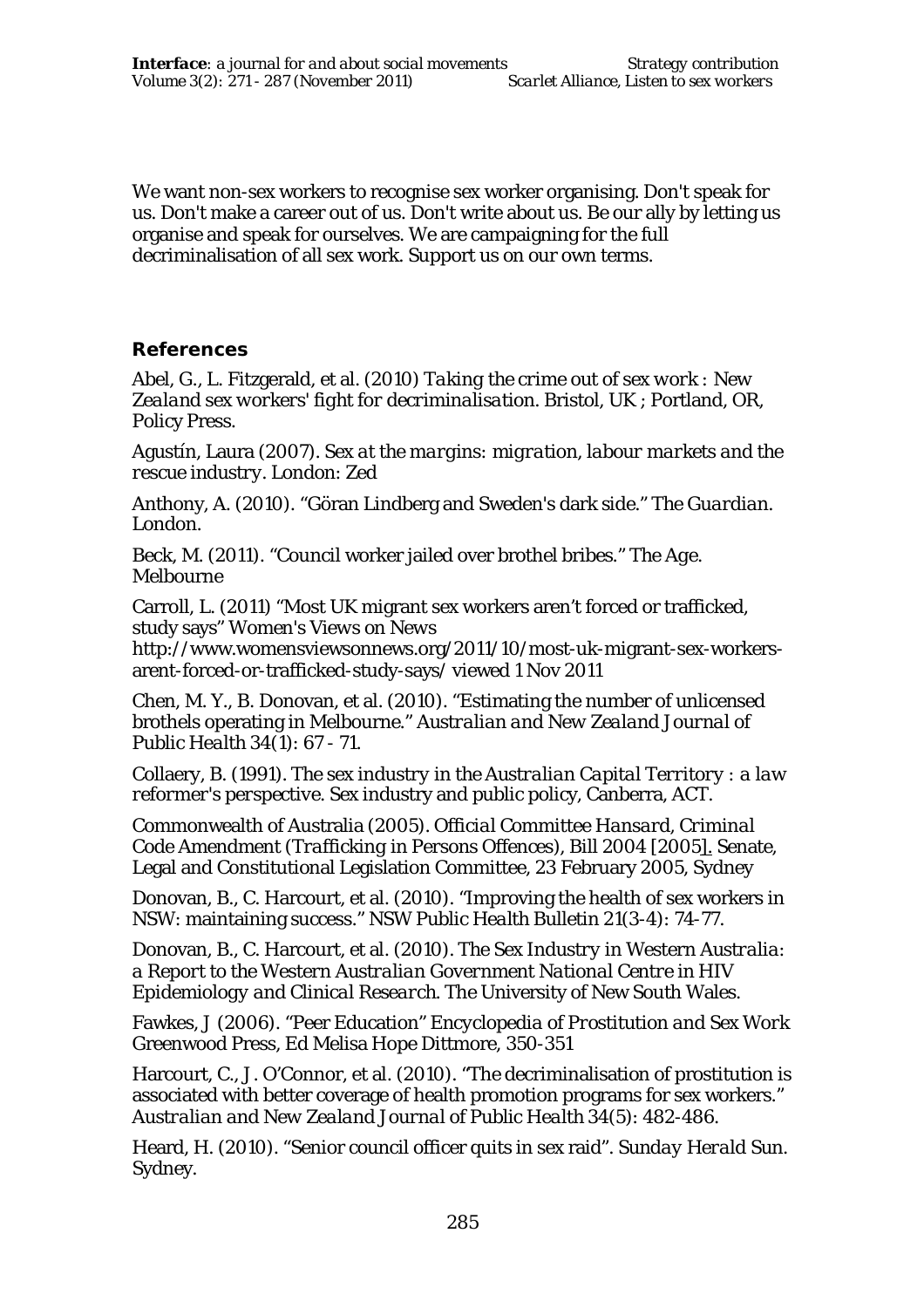Himel, J. (2010). *Bedford v. Canada 2010 ONSC 4264*. 07-CV-329807 PD1. O. S. C. o. Justice. Canada, Canadian Legal Information Institute.

Jeffreys, E (2011) "It's Time To Fund Sex Workers NGOs" *The Scavenger* 13 March 2011 http://www.thescavenger.net/fem1/its-time-to-fund-sex-workerngos-653.html viewed September 2011

Jeffreys, E., K. Matthews, et al. (2010). "HIV criminalisation and sex work in Australia." *Reproductive Health Matters* 18(35): 129-136.

Kirby Institute (2011) "HIV, viral hepatitis and sexually transmissible infections in Australia Annual Surveillance". The University of New South Wales, Sydney, NSW

http://www.med.unsw.edu.au/NCHECRweb.nsf/resources/2011/\$file/KIRBY\_ ASR2011.pdf (viewed 1 Nov 2011)

Report 2011. The Kirby Institute, the University of New South Wales, Sydney, NSW

Mawulisa, S (2002) "Principles of Peer Education with Sex Workers" *Scarlet Alliance Website*, Australian Sex Workers Association http://www.scarletalliance.org.au/library/mawulisa02 viewed September 2011

McDonald, A. (2008). "Health experts want sex work decriminalised nationwide". *City News*. Sydney, Alternative Media Group of Australia.

Medew, J. (2011). "Monthly sex worker tests are ridiculous, health experts say." *The Age*. Melbourne.

Premier of Victoria (2011) "Tougher laws against illegal brothels introduced to Victorian Parliament" http://www.premier.vic.gov.au/media-centre/mediareleases/2219-tougher-laws-against-illegal-brothels-introduced-to-victorianparliament.html viewed 1 Nov 2011

Reynaga E, Crago A (2008). "Mexico Conference Presentation" http://www.scarletalliance.org.au/events/0809/mexico08/reynaga\_crago/ viewed September 2011

Saunders, P. (1999). *Successful HIV/AIDS Prevention Strategies in Australia; The Role of Sex Worker Organizations*, Scarlet Alliance, Australian Sex Workers Association: 1-4.

Scarlet Alliance, Australian Sex Workers Association (2011) "Membership Form" http://www.scarletalliance.org.au/library/membership\_form10/ viewed September 2011

Scarlet Alliance, A. S. W. A. (2007). "Mandatory or compulsory testing of sex workers for HIV and/or sexually transmissible infections in the Australian context." http://www.scarletalliance.org.au/library/briefingpaper\_mandtest/ viewed September 2011

Strange, Susan (1996) *The retreat of the State : The Diffusion of Power in the World Economy.* Cambridge: Cambridge University Press